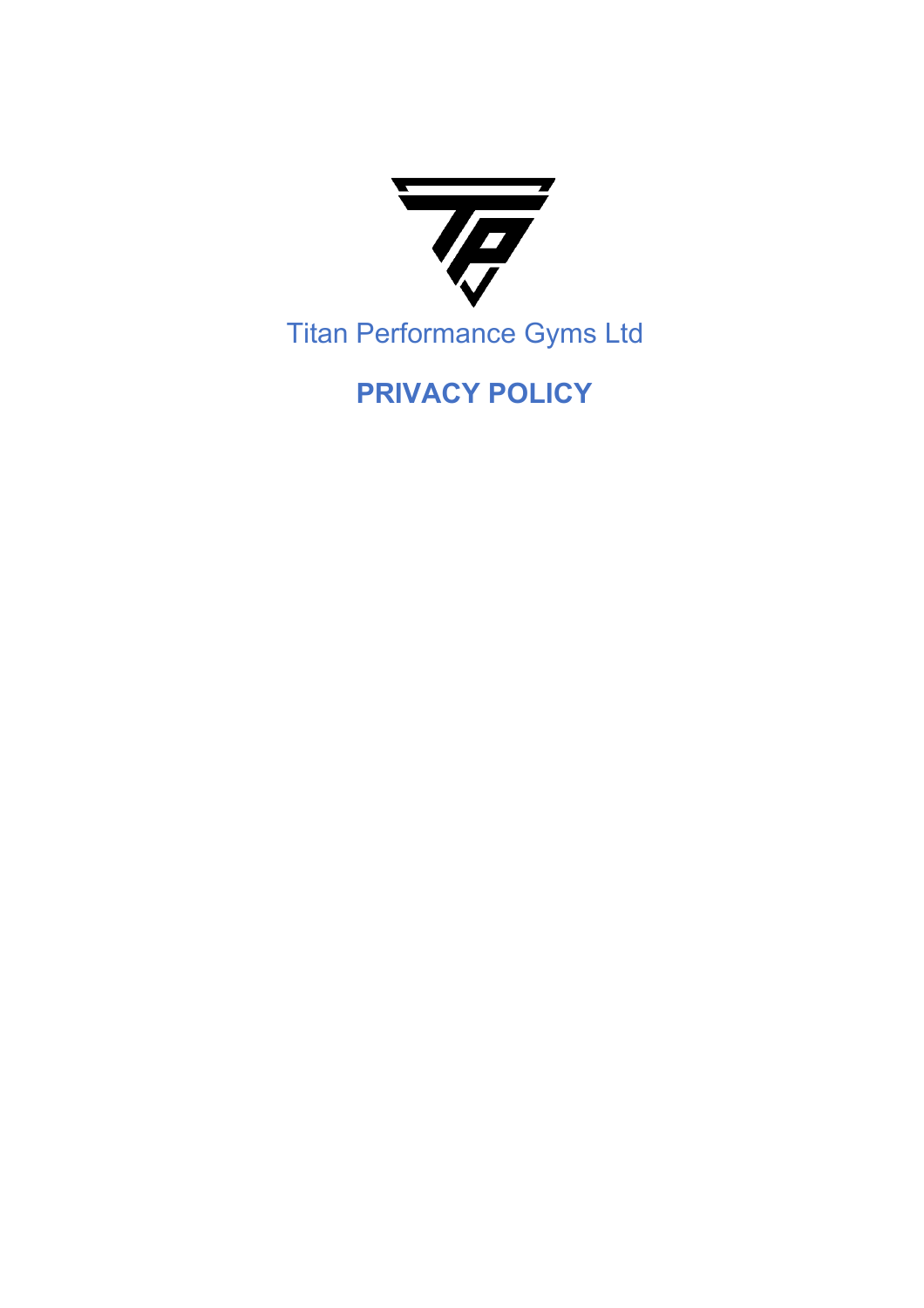# **Titan Performance Gyms Ltd PRIVACY POLICY**

This Privacy Policy sets out how we collect, use and store your personal information.

#### **1. Information we collect and why we use it**

The personal information we collect includes:

- who you are your name, address, date of birth, contact details. We use this information to process your membership and attendance amongst other things related to your time at Titan Performance.
- Depending on the type of membership taken out we may also collect financial information. We use this information to process your membership.
- Information related to your health this is only collected and used where needed to provide the service you have requested or to comply with our legal obligations.
- Our CCTV system captures and stores images for the safety of our members and the protection of our premises and facilities from intrusion, vandalism or damage.
- •

# **2. How we collect information about you**

- a) We collect information when you fill in an online membership form.
- b) We also collect CCTV images at the gym entrance and exit which can identify individuals.
- c) We may also collect information from you when you contact us directly, for example if you register for an event, or send an e mail.

#### **3. What we do with your data**

- a) We use information about you to process your membership and to provide personalised exercise programmes.
- b) We use CCTV images to maintain a safe and secure environment.
- c) We may also contact you with club related information for example about events and fundraising activities.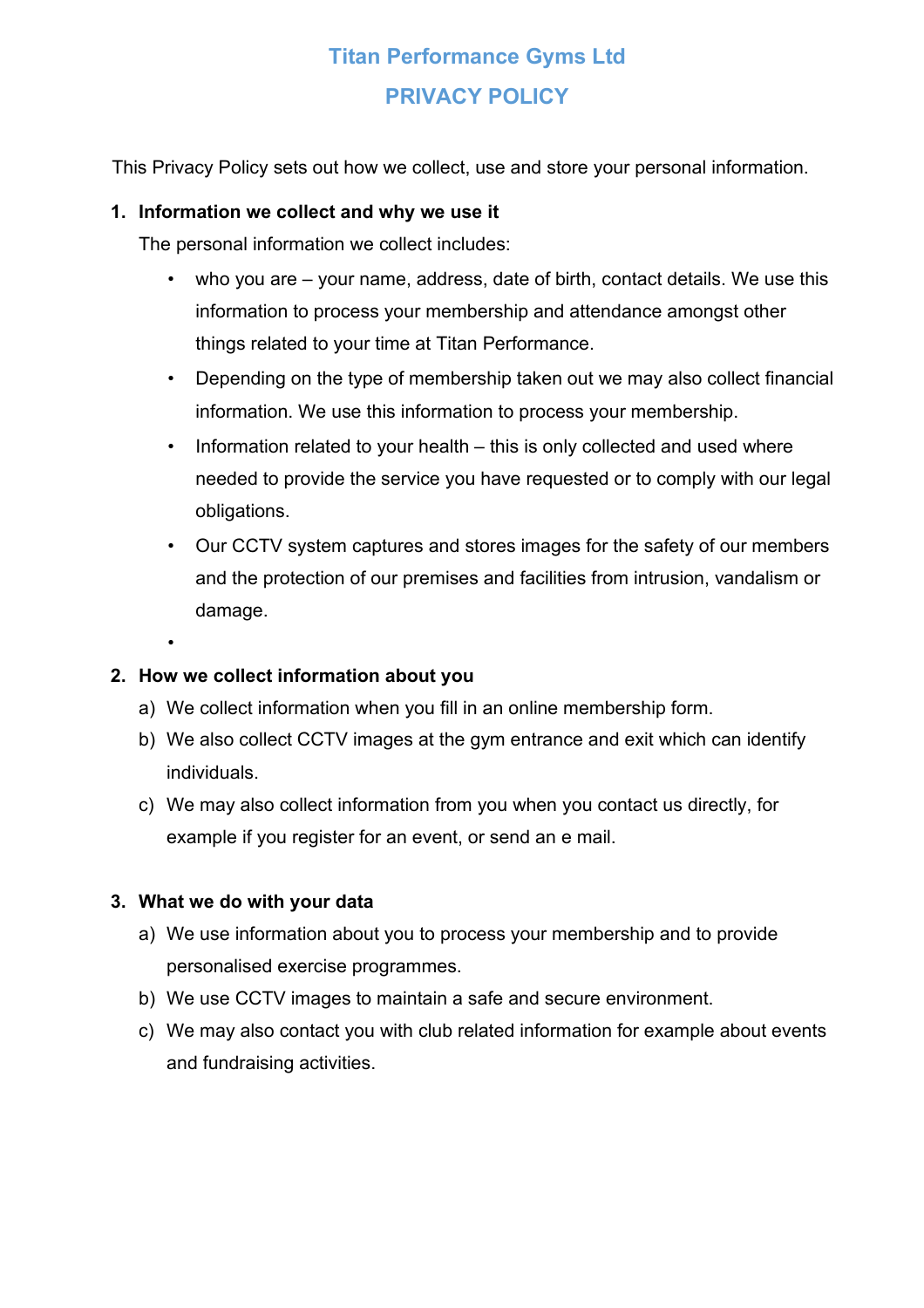#### **4. Legal basis for using your information**

We will only use your personal information where we have your consent or because we need to use it in order to fulfil a contract with you - for example developing a training schedule.

### **5. Sharing your Information**

We will never share your personal information with other organisations unless required by law.

#### **6. Website, cookies and social media**

- i) Cookies are small files saved to your computer hard drive that track, save and store information about your interactions and usage of our website. If you wish to deny the use and saving of cookies from our website you should take necessary steps within your web browser's security settings to block them.
- ii) Titan Performance Gyms Ltd maintains a presence on popular social media websites including Facebook, Instagram, YouTube and Twitter. We use these sites to share our news, upcoming events and celebrate our successes. By engaging on these sites you are accepting that the webpages are not private. Any information you provide us with on social media platforms may be retained for longer than your relationship with Titan Performance Gyms Ltd.

# **7. Legal disclosure**

We may disclose your information if required to comply with applicable laws, regulations and codes of practice.

# **8. Keeping your information safe**

We take looking after your information very seriously and have implemented stringent physical, technical and organisational measures to protect all the personal information we have under our control. All membership data is managed using Clubworx management system software. Data is encrypted while at rest and in transmission and additionally protected in transmission by HTTPS.